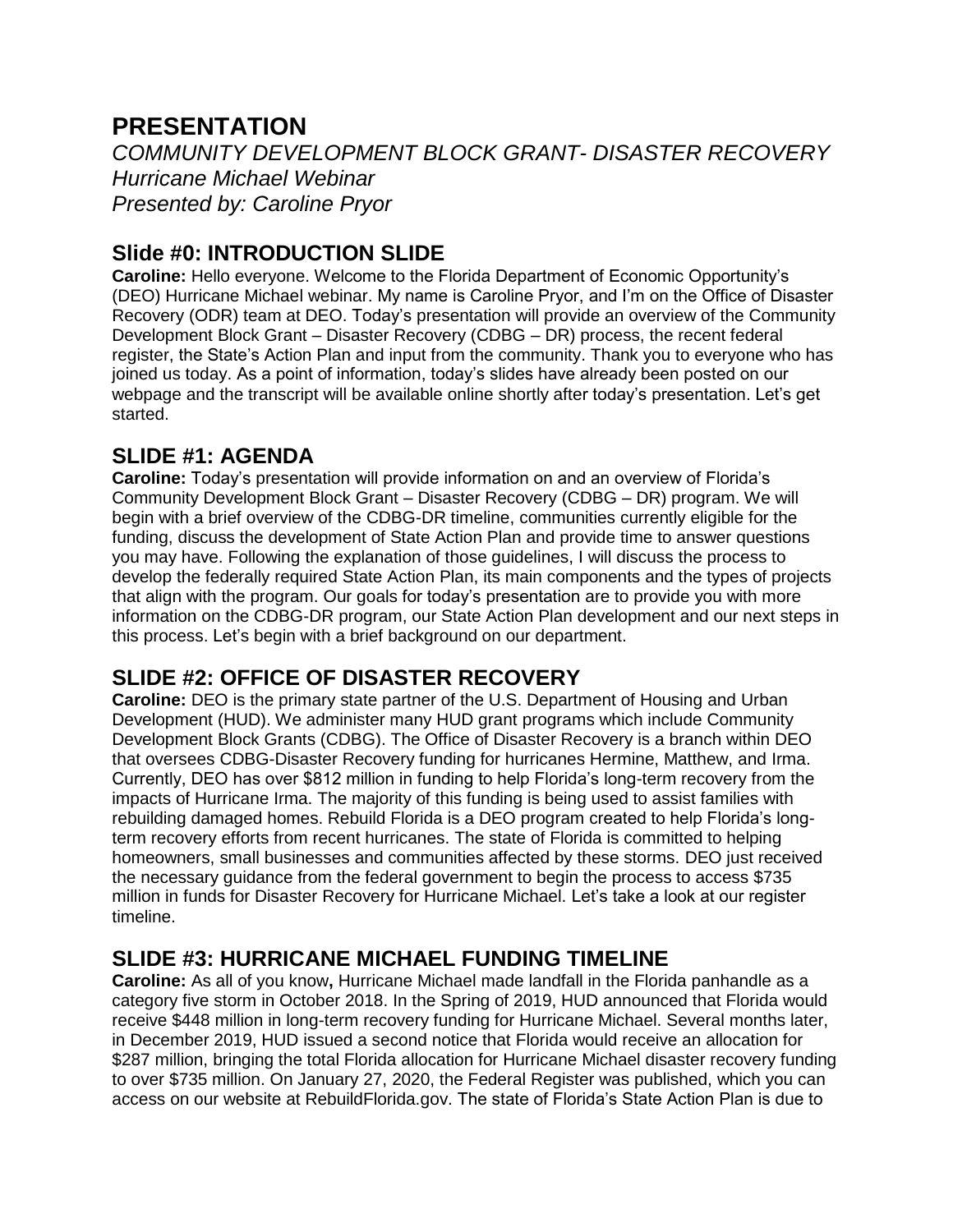HUD no later than June 1, 2020. The action plan must be approved by HUD in order to receive the committed funding. Let's discuss the communities eligible for these funds.

## **SLIDE #4: MOST IMPACTED AND DISTRESSED (MID) AREAS**

**Caroline:** This slide depicts the HUD designated Most Impacted and Distressed (MID) areas. The following counties are HUD-designated Most Impacted and Distressed areas:

- o Bay
- o Calhoun
- o Gulf
- o Jackson
- o Liberty
- o Franklin
- o Gadsden
- o Wakulla
- o Washington

As part of our State Action Plan development, we are still in the process of determining our State-designated MIDs. As mandated by HUD, HUD-designated MIDs must receive at least 80% of the total allocation of funding and state-designated MIDs must receive at least 20% of the remaining funding allocation. The State Action plan will set the strategy to maximize the reach of these funds.

## **SLIDE #5: CDBG-DISASTER RECOVER STATE ACTION PLAN**

**Caroline:** Since the Federal Register for Hurricane Michael published on January 27, 2020, we are in the midst of developing our State Action Plan which will serve as a guide to administer the long-term recovery funding for Hurricane Michael. As a requirement of HUD, DEO will publish a draft version of the State Action Plan on our website and will conduct a 30-day public comment period where we will welcome feedback and suggestions from our state and local partners as well as from citizens. We encourage all of you and your communities to take advantage of the opportunity to provide us with your feedback. We are also ensuring that those with Limited English Proficiency have an opportunity to provide public comment as well with translated action plans. Every comment will be considered in the Action Plan and published on the program website, which includes any amendments made in response to the public comment period. DEO must submit the Action Plan to HUD for review by June 1, 2020. After our submission of the Plan, HUD has 45 days to approve the State Action Plan. During that 45-day window while HUD is reviewing the State Action Plan, we are going to go ahead and design our programs and produce our guidelines that way as soon as HUD gives us the go ahead on our Action Plan and supplies us with a grant agreement we are able to move forward. Let's look ahead to see where we go from here.

### **SLIDE #6: HURRICANE MICHAEL PROGRAM CYCLE**

**Caroline:** Like the chart from the previous slide, this graphic depicts the Hurricane Michael program cycle. We are currently in the first phase of the cycle as we develop our State Action Plan. Since the Federal Register for Hurricane Michael was only published a few weeks ago, we are still developing our State Action Plan which will serve as a guide to administer the long-term recovery funds for Hurricane Michael. While HUD is reviewing our Action Plan, we will move into